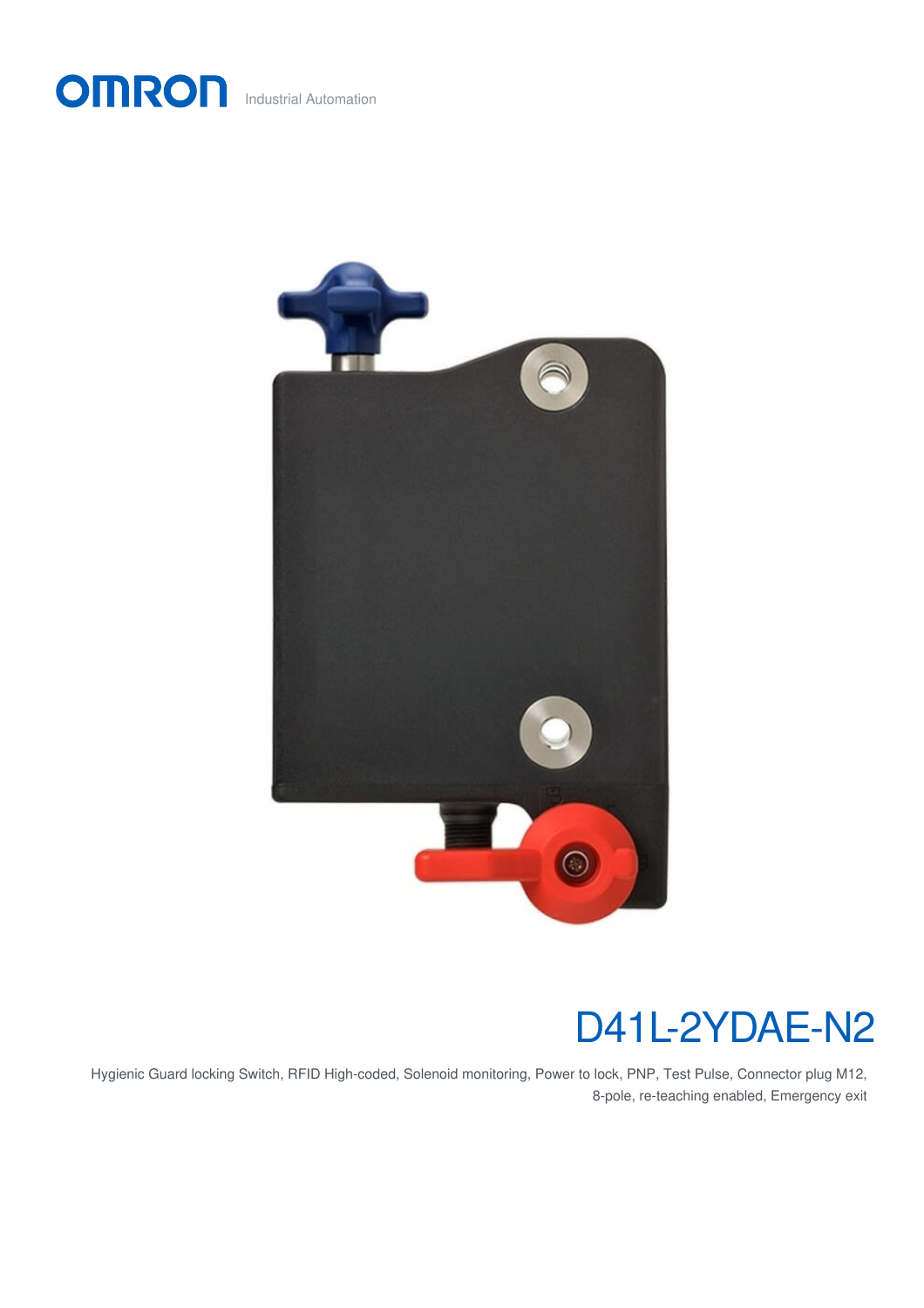## **Specifications**

| Coding                      | Unique                               |
|-----------------------------|--------------------------------------|
| <b>Connection method</b>    | Connector M12 - 8 pin                |
| Degree of protection (IP)   | IP66/IP67/IP69                       |
| <b>Diagnostic LED</b>       | $\checkmark$                         |
| <b>Door contacts NC</b>     | $\overline{c}$                       |
| <b>Door contacts NO</b>     | $\mathbf{1}$                         |
| Door switch type            | RFID magnetic                        |
| <b>Guard-lock</b>           | $\checkmark$                         |
| High coding level           | $\checkmark$                         |
| <b>With LED indicator</b>   | ✔                                    |
| Lock/Release key type       | Standard key                         |
| <b>Material housing</b>     | PBT                                  |
| Number of auxiliary outputs | $\mathbf{1}$                         |
| Number of safety inputs     | $\mathbf{2}$                         |
| <b>Output test pulses</b>   | $\checkmark$                         |
| <b>Output type</b>          | <b>PNP</b>                           |
| Solenoid voltage            | 24 V                                 |
| Switch without actuator     | $\pmb{\times}$                       |
| <b>Teaching limitation</b>  | $\pmb{\times}$                       |
| <b>OSSD</b> configuration   | Guard monitoring AND lock monitoring |
| Lock/Release logic          | Power to lock (Solenoid lock)        |
| With escape release         | $\checkmark$                         |